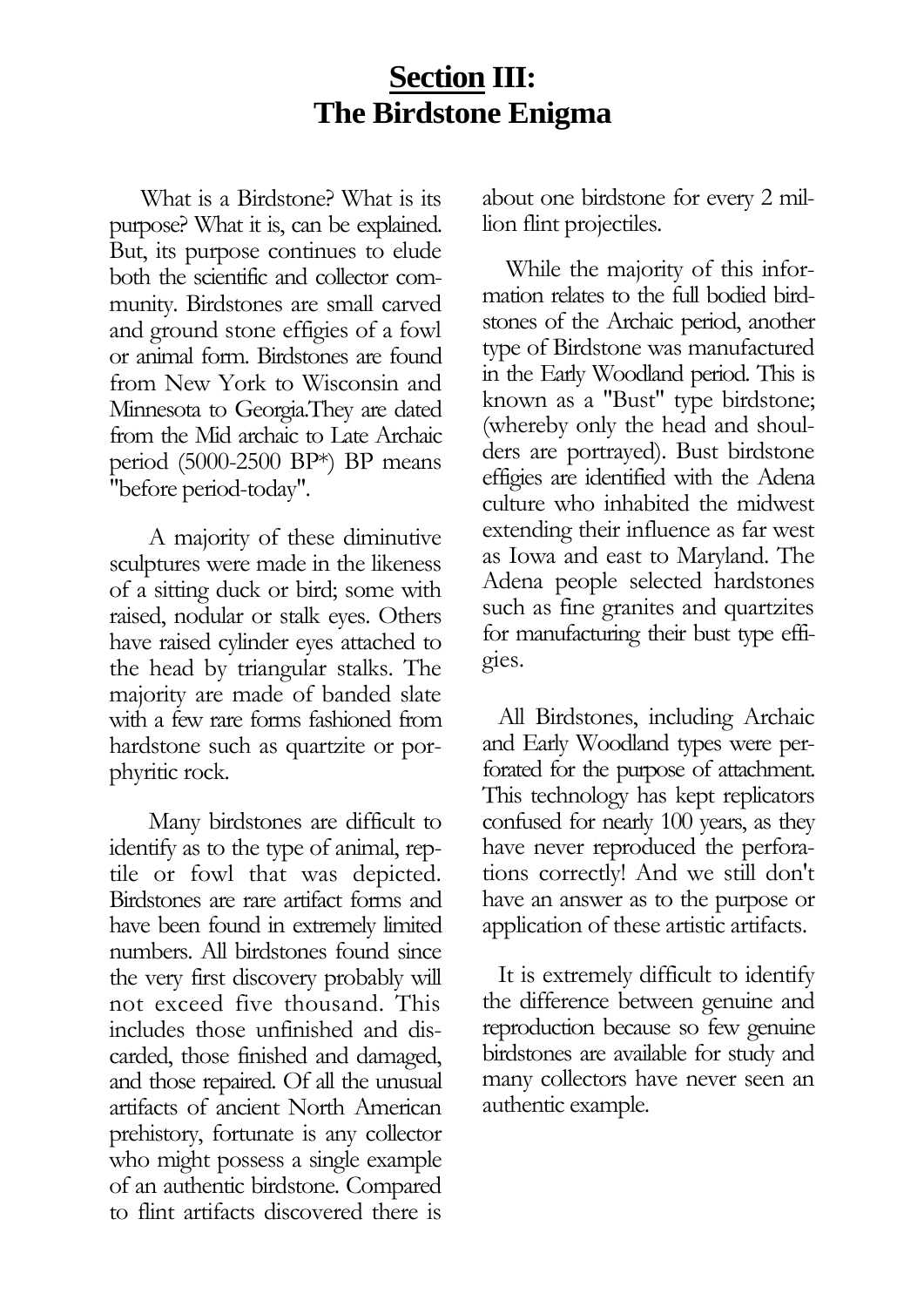

Fig.BB#1: We start with this banded slate replica because it is one of the better attempts. Unfortunately the combination of the low slung body, fat head, and scanty tail, plus bad finish put it out of luck. Sold @ \$750-925



Fig. BB#2: This old "Gulley" made in the late 20's or 30's is typical of the antique types seen at auctions. Made of fossilferrous limestone then aged with stain and machine oil, thousands were made and sold before the deceit was discovered. Nothing is correct .Sold @\$600-700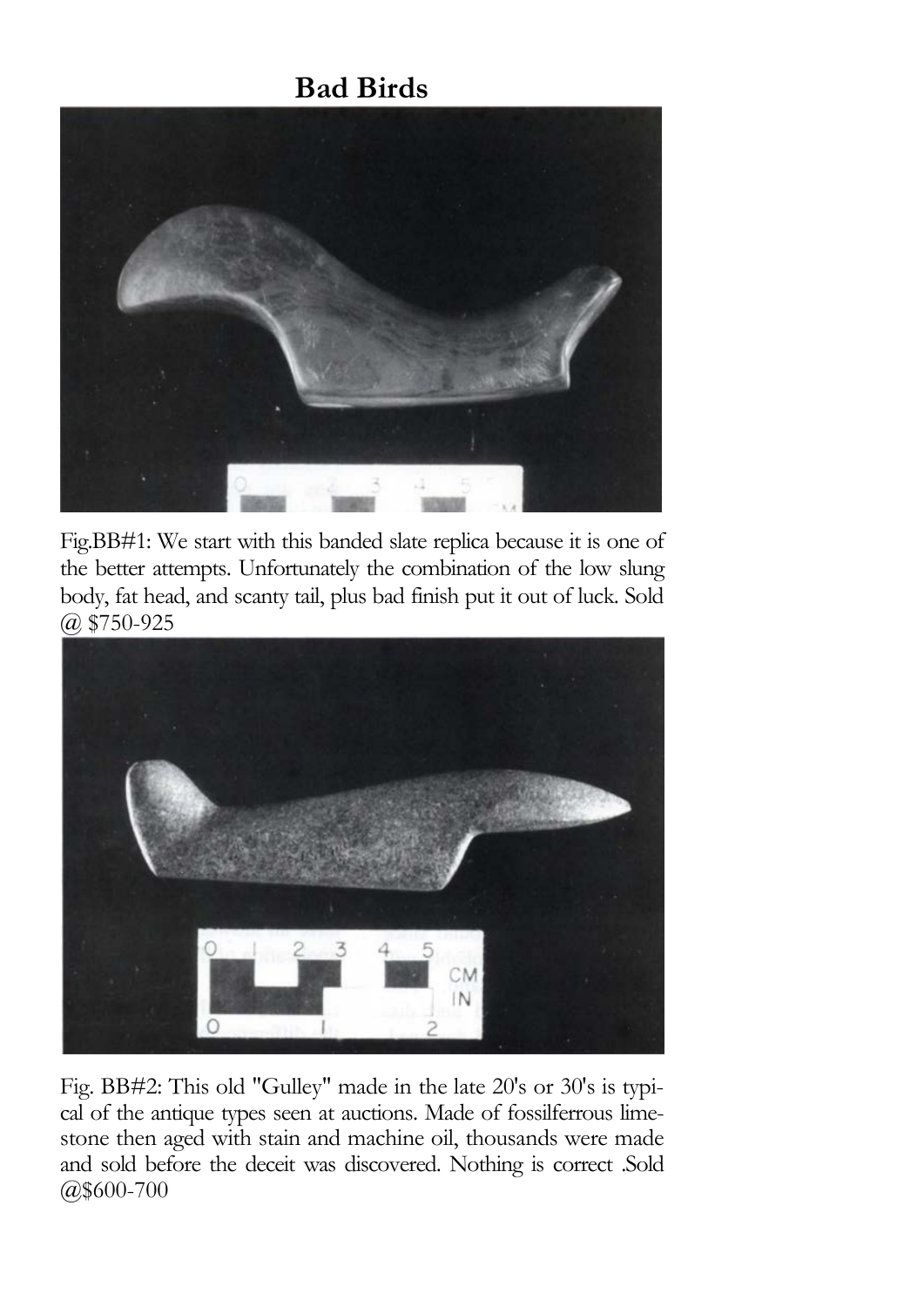

Fig.BB#3: This replica tries to imitate the Greene County, Ohio bird of legendary 1800's fame. Fake peck marks on the side of this banded slate example and the notches on the lower neck are incorrect. Sold  $(a)$  \$1250-1500



Fig.BB#4: This little stubby fellow is without perforations, simplifying the effort of a maker who probably wasn't at ease with stone drilling; also made it an easy sale for a low price, as it wasn't finished. Sold  $\omega$  \$400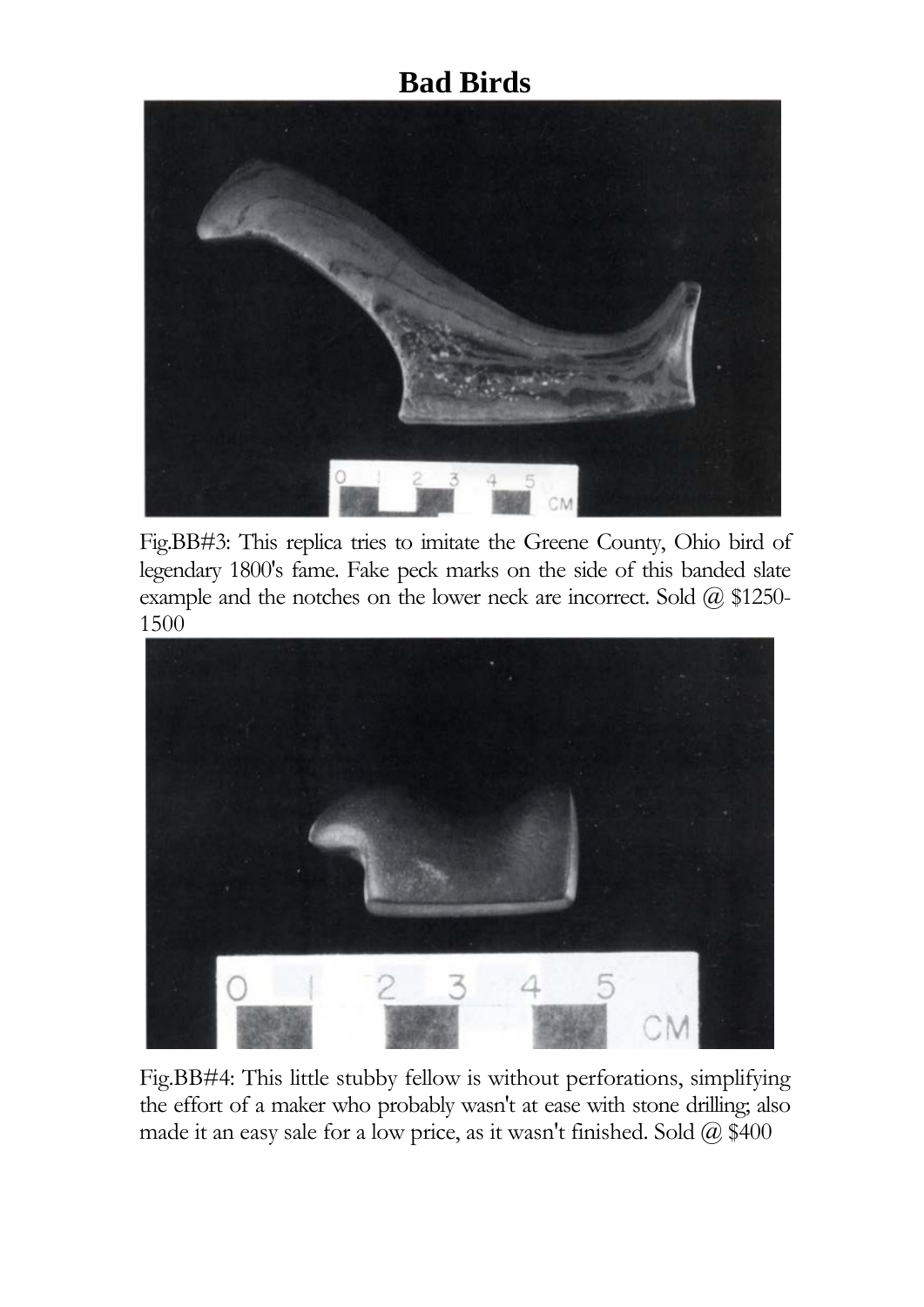

Fig.BB#5: Even a broken reproduction will sell, especially to one who is not familiar with real, authentic birds. This particular one has little going for it as the body, tail and head are not in proportion. Sold @ \$850-1250



Fig.BB#6: A splendid example of reverse thinking. This attempt to duplicate the long body Glacial Kame type was immersed into a solution of ferric oxide which simulated "red ochre" often found on the authentic Kame birds. But the wrong lines kept it from authenticity. Sold @ \$1275-1450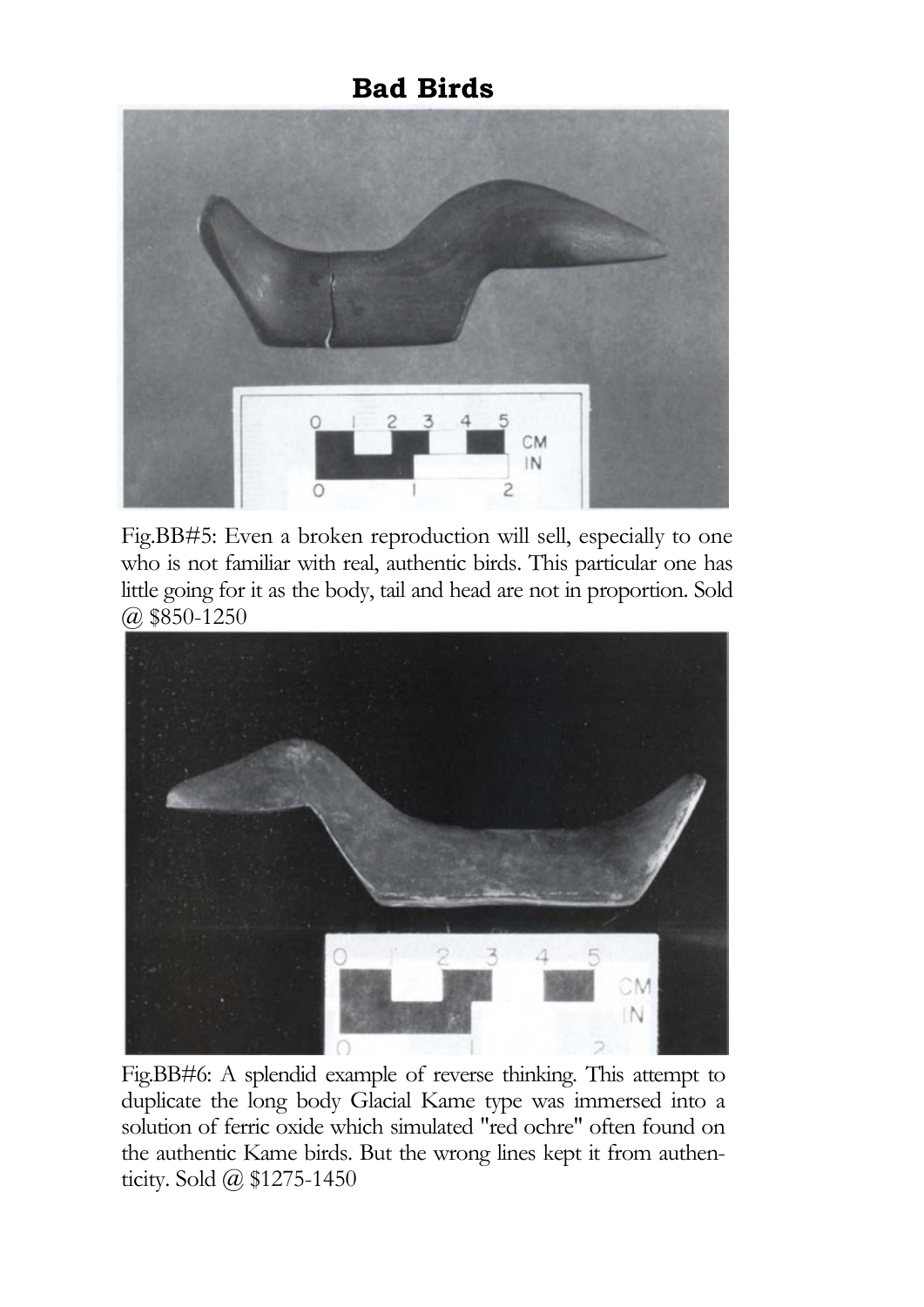

Fig.BB#7: While the "animal" type Birdstones are less frequent, it seemed an ideal type to copy. In this instance, with rounded head, strange body and indented eyes. The finish was crude too. Sold  $\omega$ \$850-950



Fig:BB#8: This Bird replica has a little of everything, box head, popeyes, queer tail design, multiple scratch lines and a two stage anterior ridge for the perforation. It probably broke during manufacture. Sold @ \$2275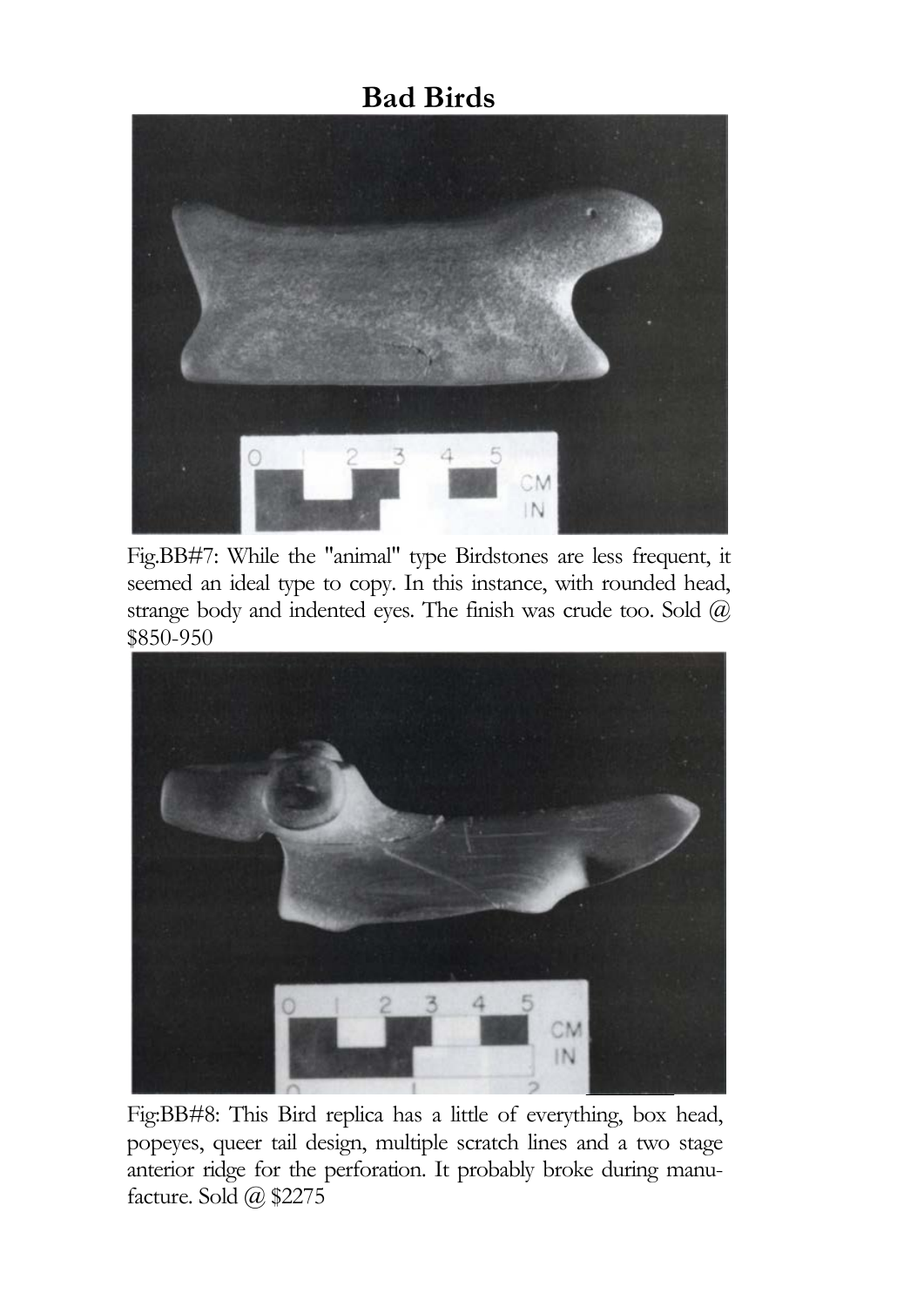

Fig.BB#9: The use of good banded slate was a shame for this head was way too big for the body. A large hooked beak head would never work on this body, but the maker thought so, and it sold! Sold @ \$1800-2000



Fig.BB#10: Talk about a little of everything, here we have a big fat body, nostrils, popeyes, little tail, side drilling and a useless anterior and posterior ridge, for what? And it's made of steatite! Guess what, sold  $\omega$  \$685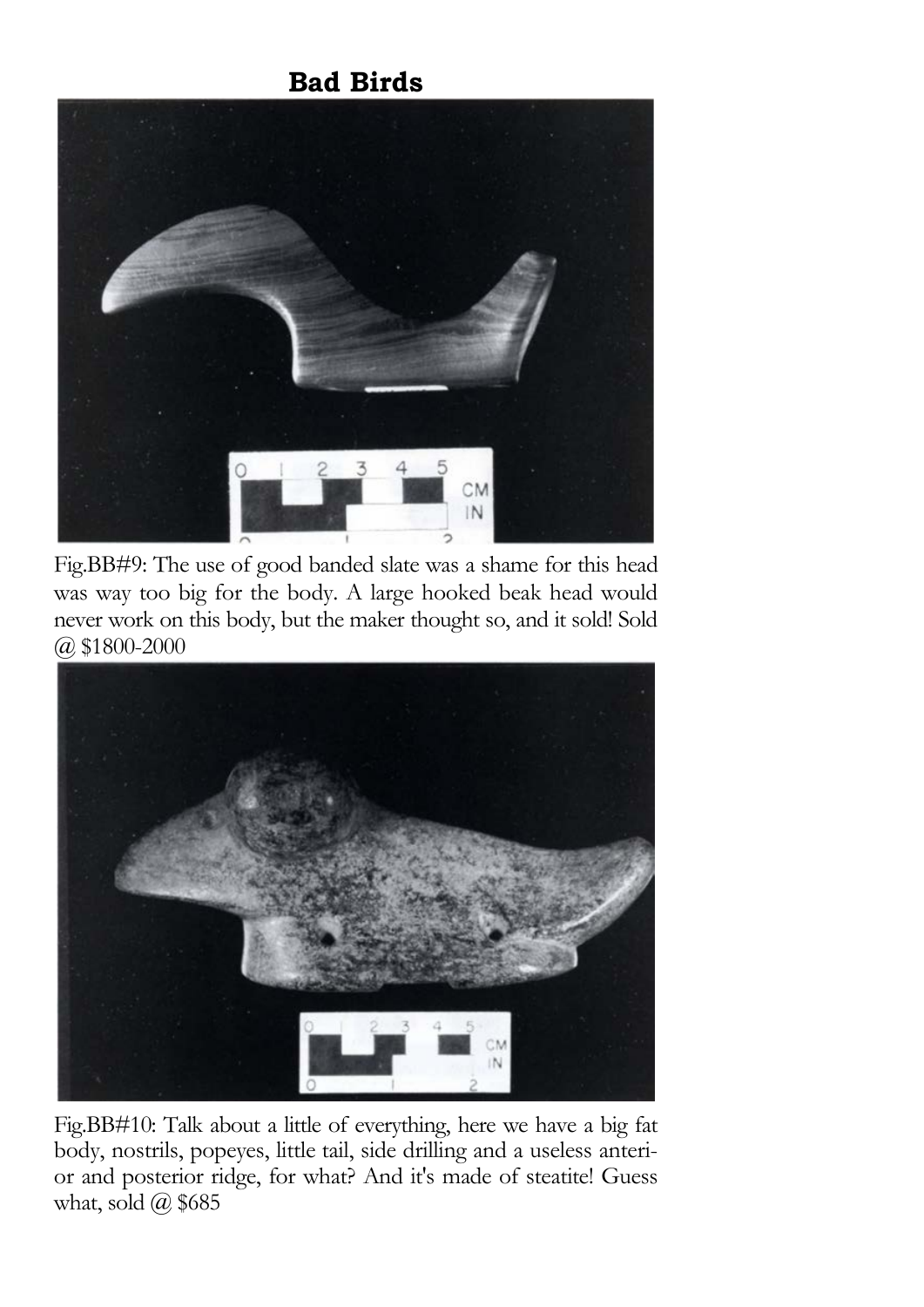

Fig.BB#11: What do you do if an accident happens? Go right on and make the best of it. This bird broke at the tail in finishing, so the maker grooved a salvage line and sold it as such. The heavy acid etching ruined the finish and saved most from its wrath. Sold  $\omega$ \$1600-1800



Fig.BB#12: This porphyry popeye has a giraffe like neck and the tail of a bird dog, it has the wrong type of ridges for the perforation, but the finish is slick and highly polished so it's showy! Sold@ \$3450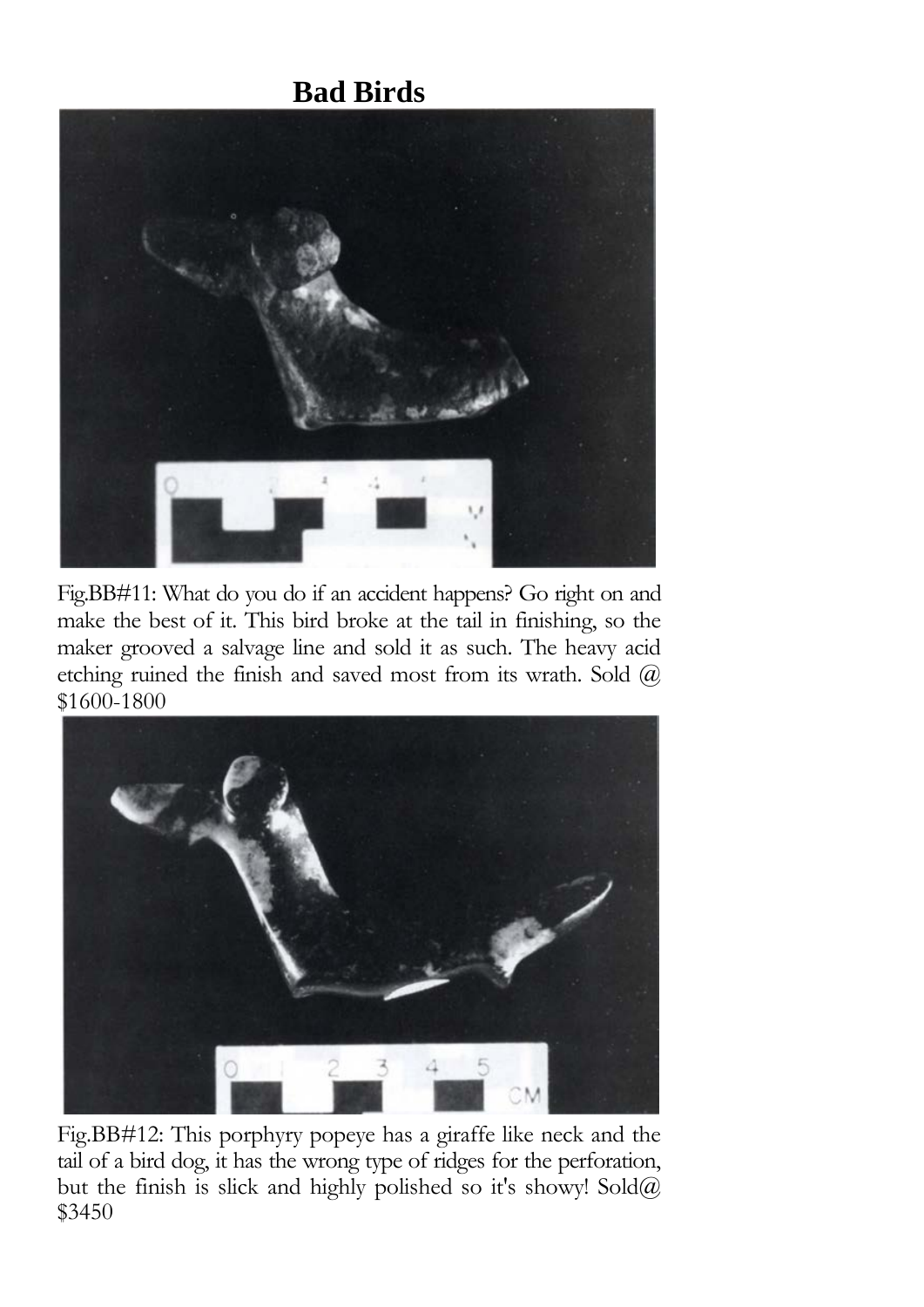

Fig.BB#13: The great fan tail and the stalk eyes on banded slate has attracted several serious collectors, but the obnoxious long beak should have said " stay away from me", but bigger is better! Sold  $(a)$ \$1430



Fig.BB#14: Some have been called "dog stones", now you needn't wonder why; this one's on the point. The ridges are oversize and the eyes sit too high on the head, among other things that are incorrect! Sold @ \$3250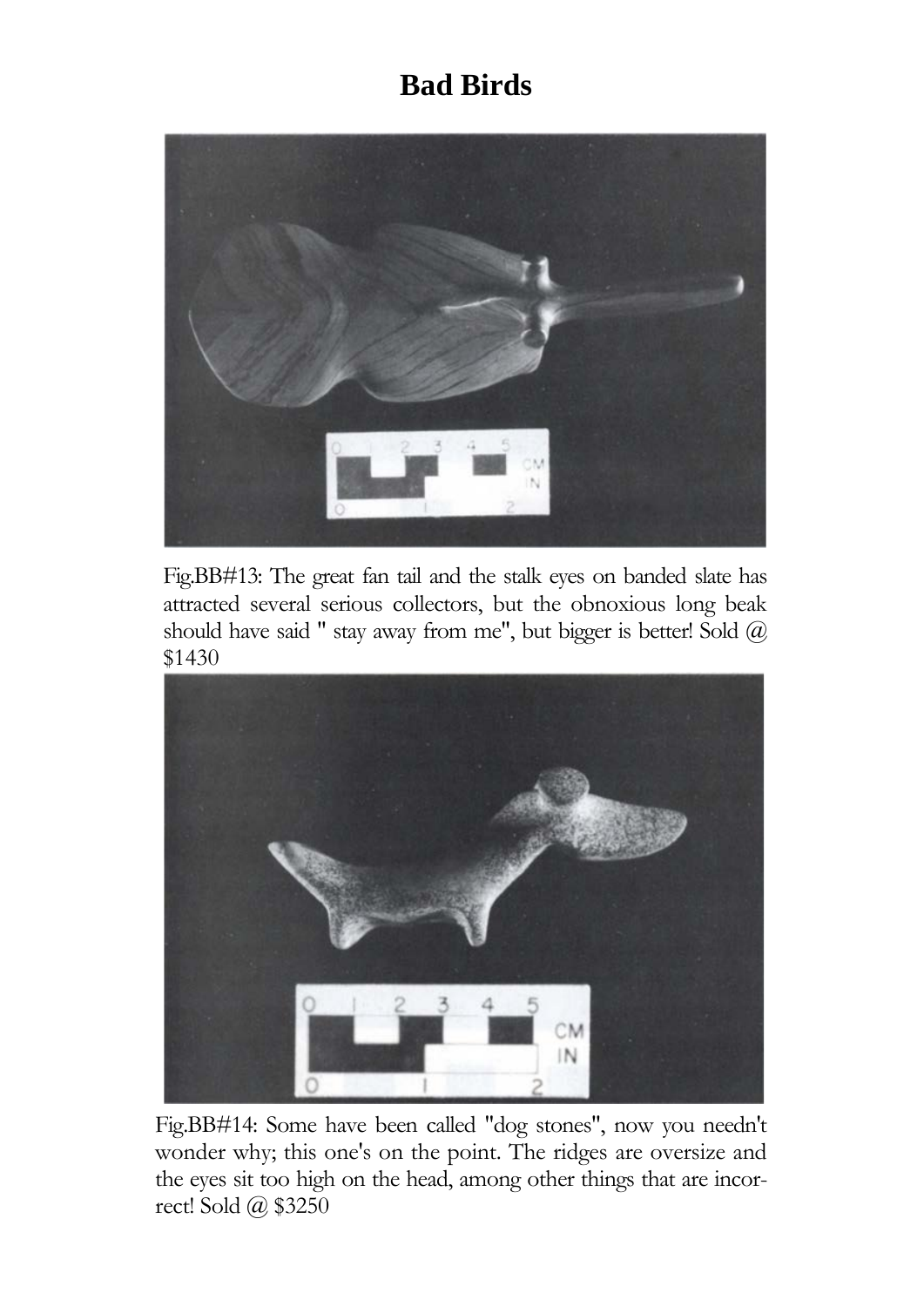

Fig. BB#15: Authentic, real artifacts of North American prehistory have grace and design; this gross replica is mechanical, obvious the work of a maker who never studied the genuine pieces. Sold @ \$400



Fig.BB#16: We talk about something having the big head, this one's got the big neck and big head, all too big for the body. It looks as though it's ready to browse the leaves on a tree! Sold @ \$1800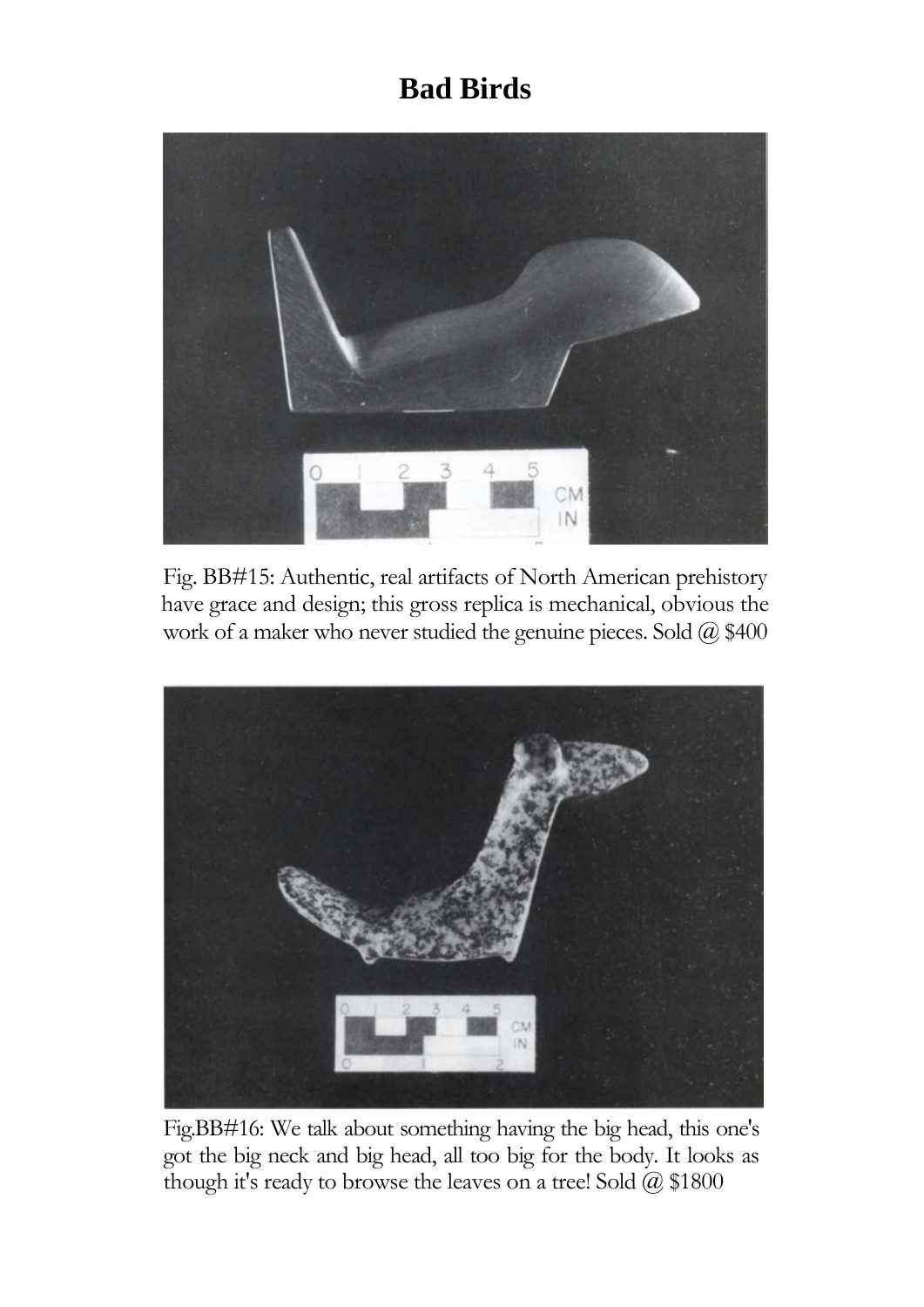

Fig.BB#17: The aquatic type of **birdstones exist,** some which look **something like swimming otters, turtles, etc, but this head and tail ridged across a circle of slate was not one of them; the tiny indented eyes helped make it somewhat believable! Sold @ \$1200**



**Fig.BB#18:** We couldn't **overlook these efforts in producing replicas of the Bust type Birds. Some were popeyes, some were not, none stood up like this "Cat" mummy of Egyptology. The rounded base is truly absurd as well as the ridiculous beak, and acid etched surface. Sold @ \$1500**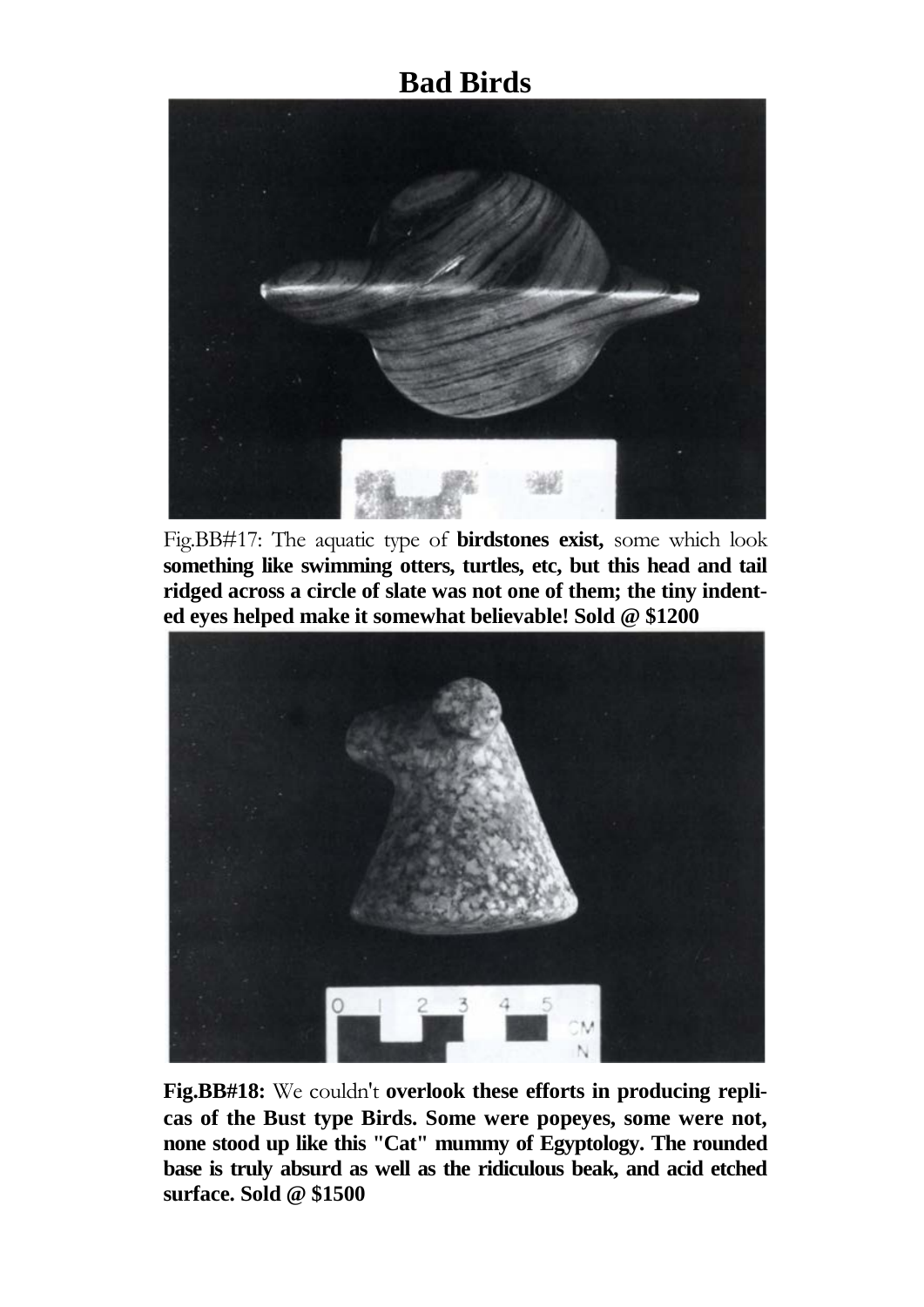

Fig.BB#19: Upturned beak, huge popeyes, slanted tail, flat base, what more could we complain about; this bird won't make it anyway. The finish is matte, like smooth sandblasting might do! Sold @\$800-1000



Fig.BB#20: Fancy stone; especially spotted granites always appeal to buyers, that's why this one entered several collections in its lifetime. But the finish was wrong as was the style, so it's a big No! Sold @ \$2850-\$3500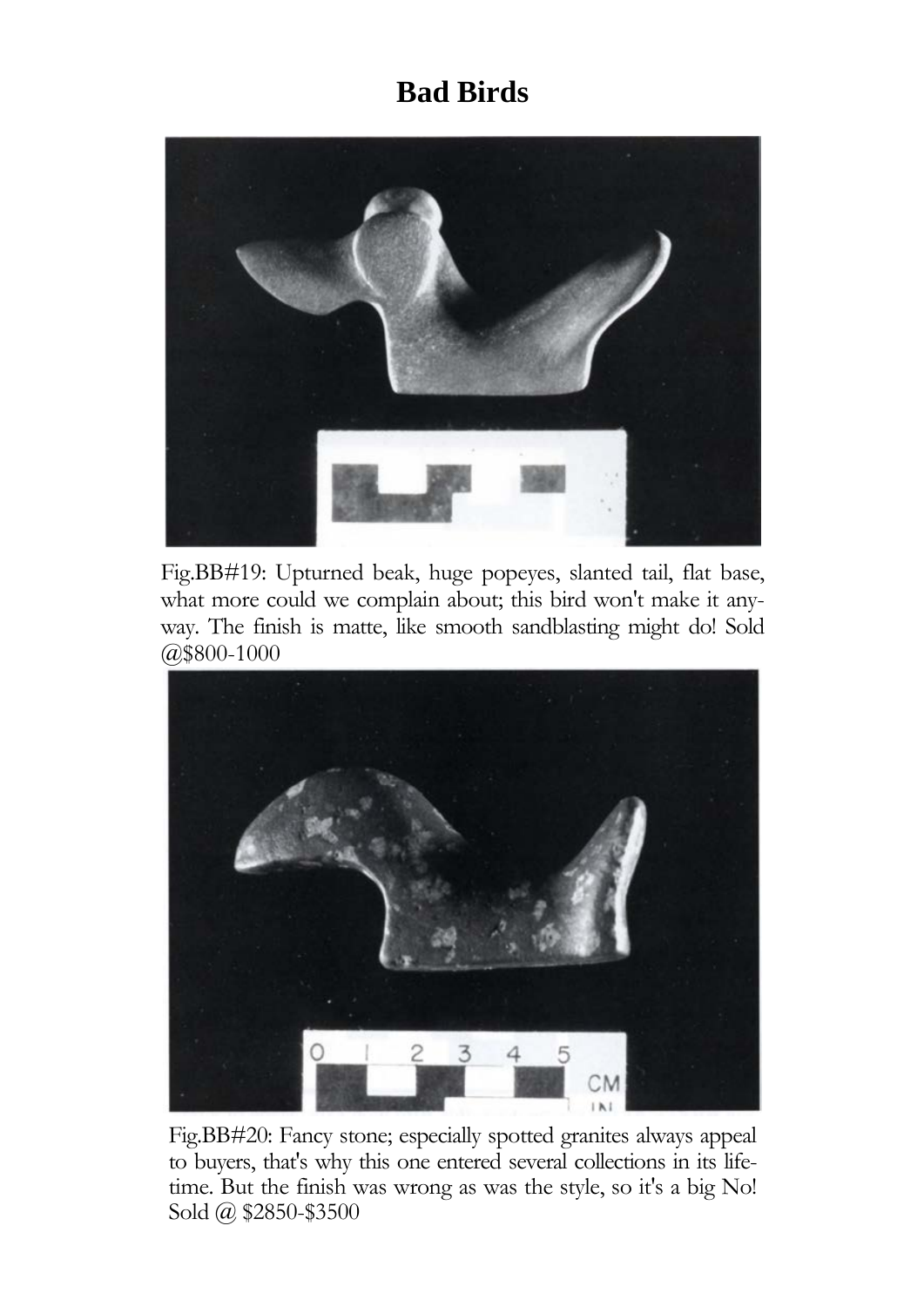

Fig.BB#21: This effort apparently was copied from "Townsend's Birdstones of N.A." from a similar bird of Wood County, Ohio; it looked something like this with stubby eyes. But it was made right! Sold @ \$2100



Fig.BB#22: As the saying goes, this Bird won't fly. Made of a ferruginous quartzite, it is pretty, but the shape is wrong. The rounded head is silly, the base is flat, and the finish is artificial. Sold  $@$ \$350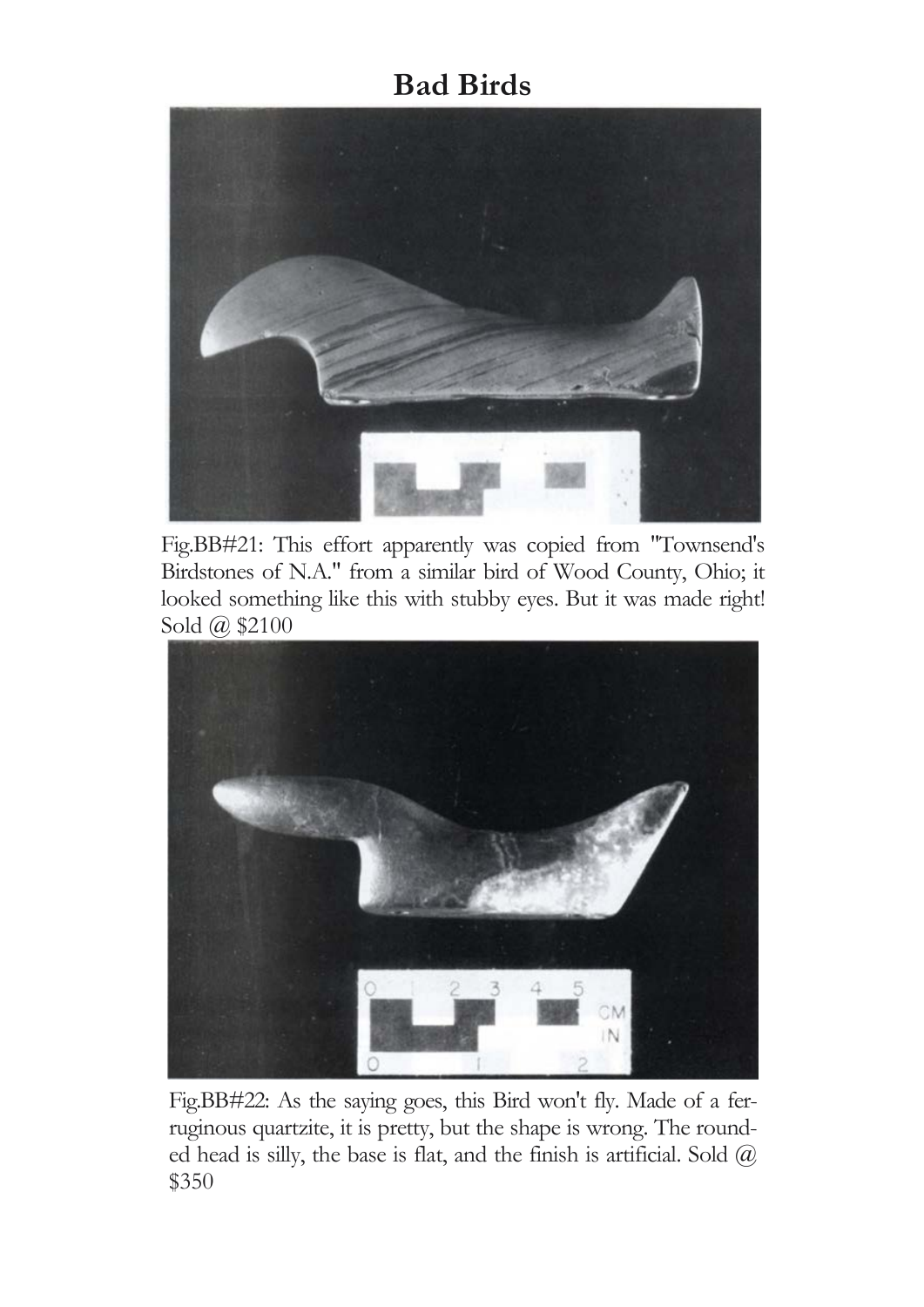

**Fig.BB#23: This goose neck monstrosity does not have much to say for itself with the short tail, angling neck and tons of tiny scratches overall. The gray slate is aged brown to look old, the perforations are**  atrocious. Sold @ \$1675-1850



**Fig.BB#24: The material is nice, green with yellow matrix, but the workmanship and style prevents it from joining the flock of great and authentic birds. The undercut of the neck and head is wrong and the head itself is awkward and strange. Sold @\$1850**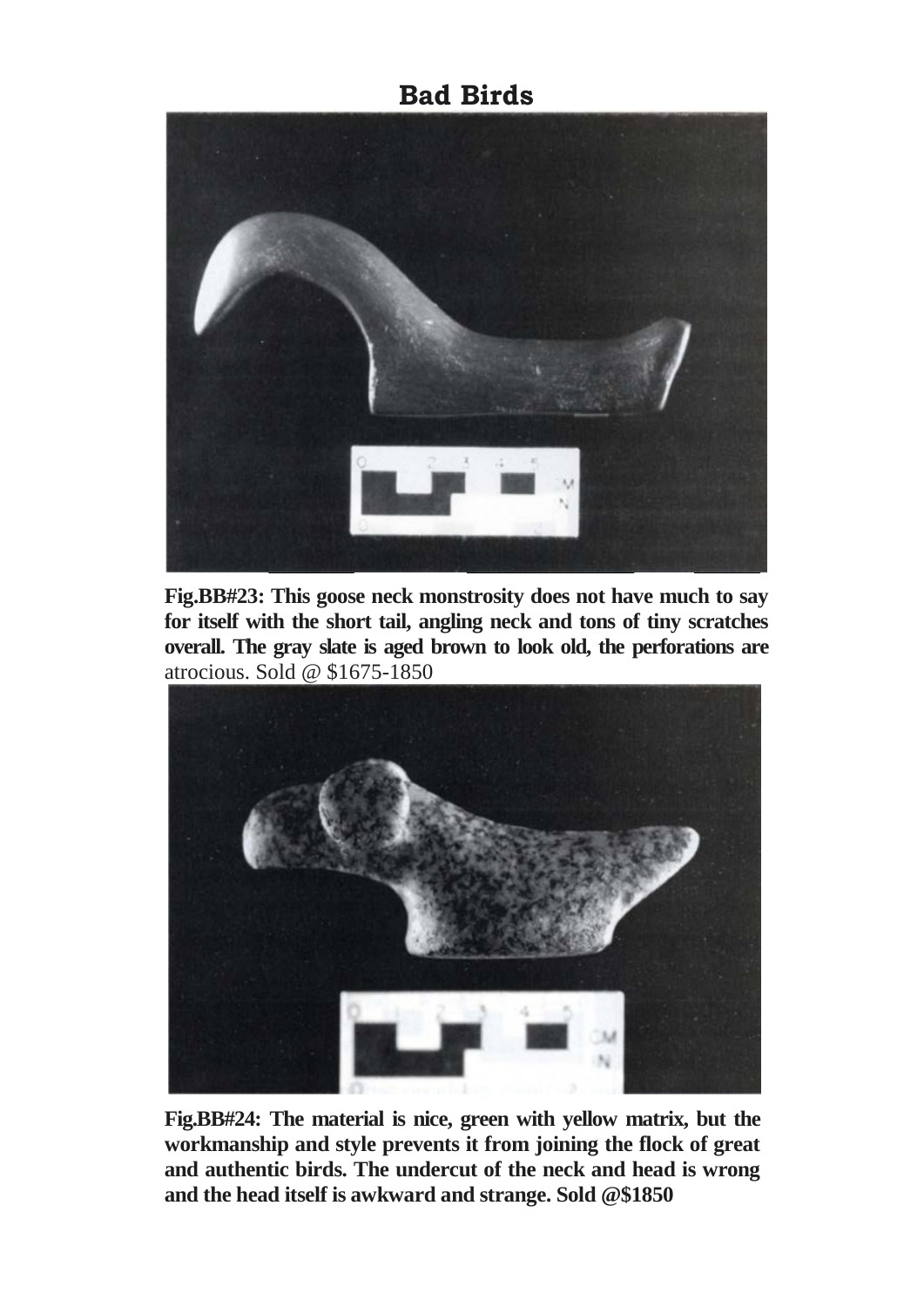

Fig.BB#25: The most obvious problem with this aquatic/animal type bird is the grain of the slate, real ones would not have been at such an angle, even the break on the tail looks good. Sold  $(a)$ \$1200-1450



Fig.BB#26: Bust type birds are always perforated from bottom upward, this one is not. Seems as though the platform broke in manufacturing, but then it should not have been sandblasted as that is not a procedure of ancient archaic. Stories on this item abound in many journals. Sold @ \$2500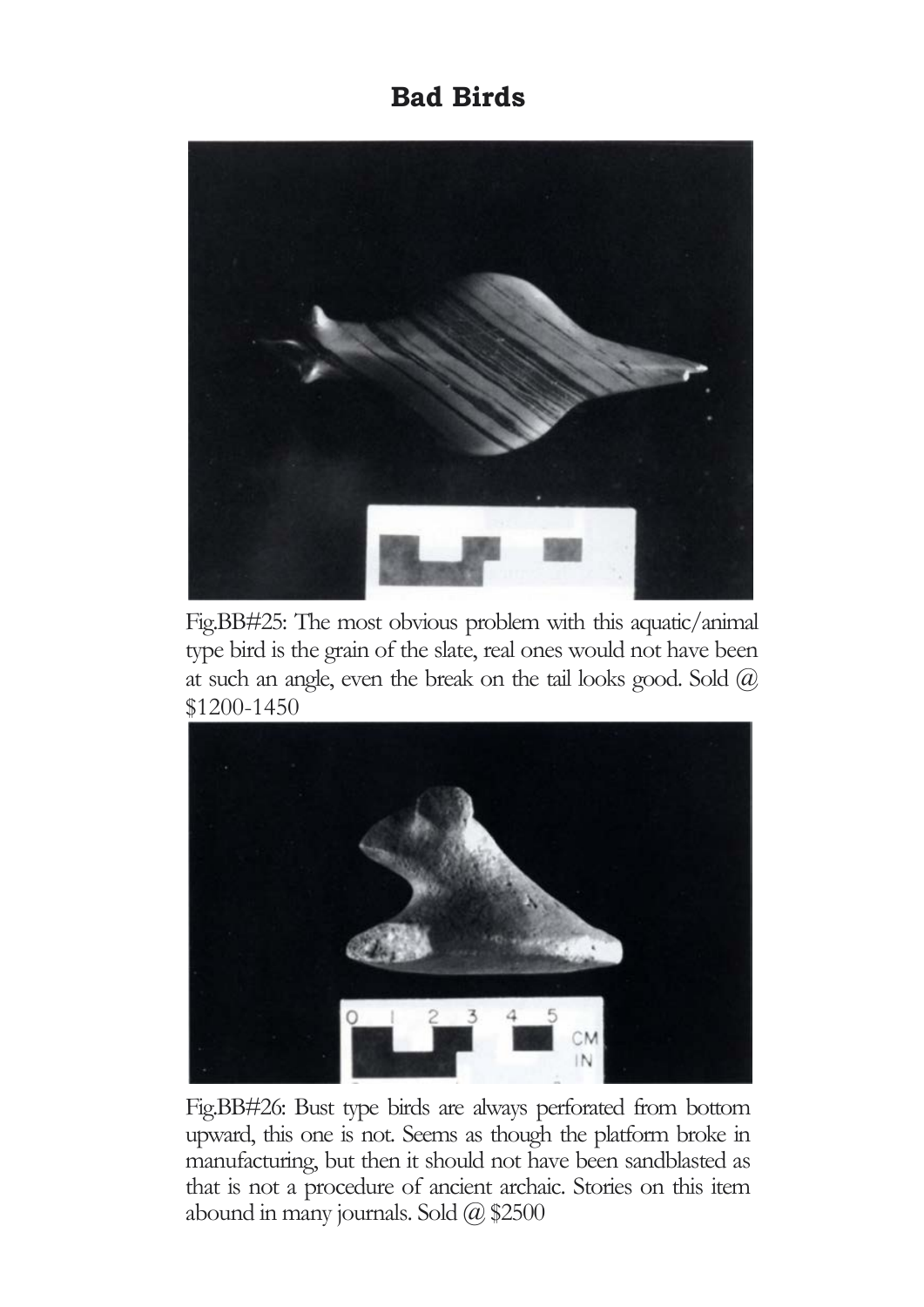

**Fig.AP/B#1: This is the typical "Bust" type Birdstone with only a head and neck fashioned on a tapering platform. The perforations are from the base on this Gneiss black & white artifact. Value range \$3500-5000**



Fig.AP/B#2: This is an atypical Pop-eyed Hardstone Birdstone **manufactured of Green porphyry with yellowish phenocrysts, weathered tan. Original #2 in the Ringeisen collection this fine specimen was found about 1902 in Wisconsin.Value range \$14500 - 16500**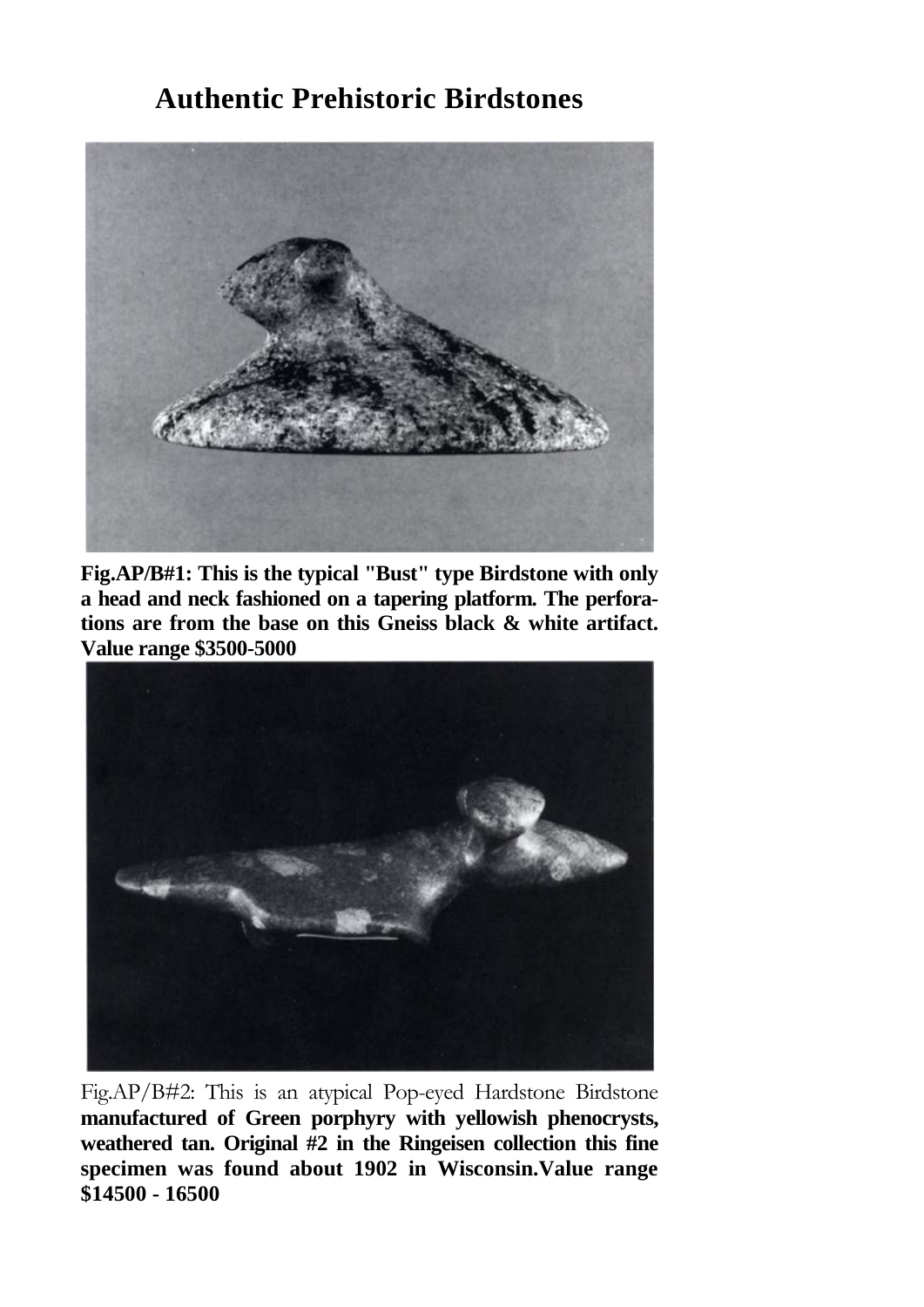

Fig.AP/B3: We've included a few Bar Amulets as they are liken to Birds, especially the posterior section with a raised tail and the birdstone like biconical perforations. Highly developed.Value range \$875-2000



Fig.AP/B4: This wonderfully sculpted Pop-eyed specimen of Porphyritic stone is well known. With its forward ridge and large beak, the Felke Bird has been pictured many times. Value range \$8500- 10000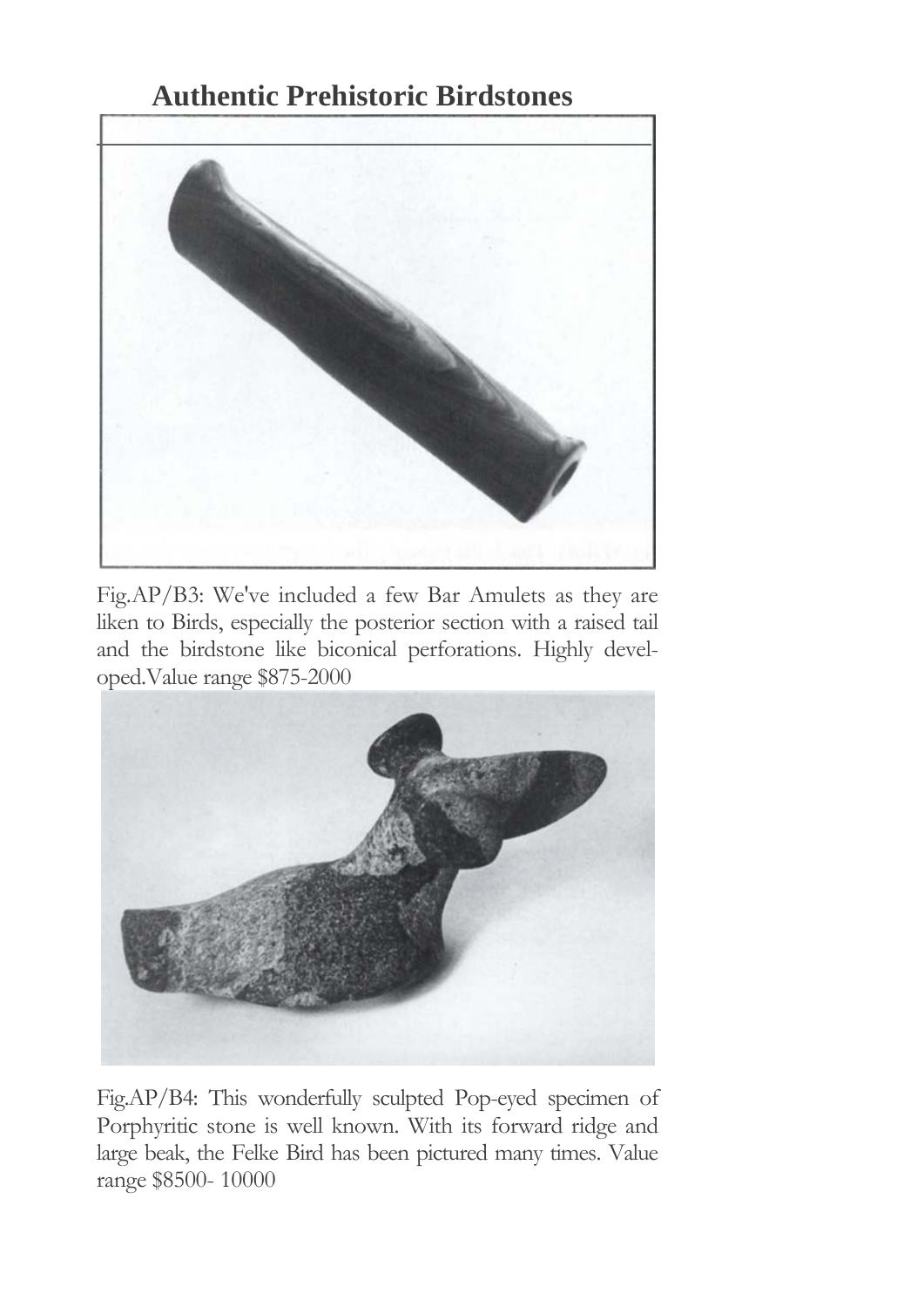

Fig.AP/B5: Dubbed the "Chicken" because of its posture, this close grained banded slate Birdstone features an "illusory" eye atop it head. Formerly residing in the Con Foster museum, it went to Sorgenfrei, Yokums, Koup, Berner. From Clinton County,Ohio. Value range \$4500-5000



Fig.AP/B6: Another "Bar Amulet" with Birdstone like terminal ends and biconical perforations. This large slate amulet is from Hardin County, Ohio and formerly Driskill and Shirley. Value range \$1500-2500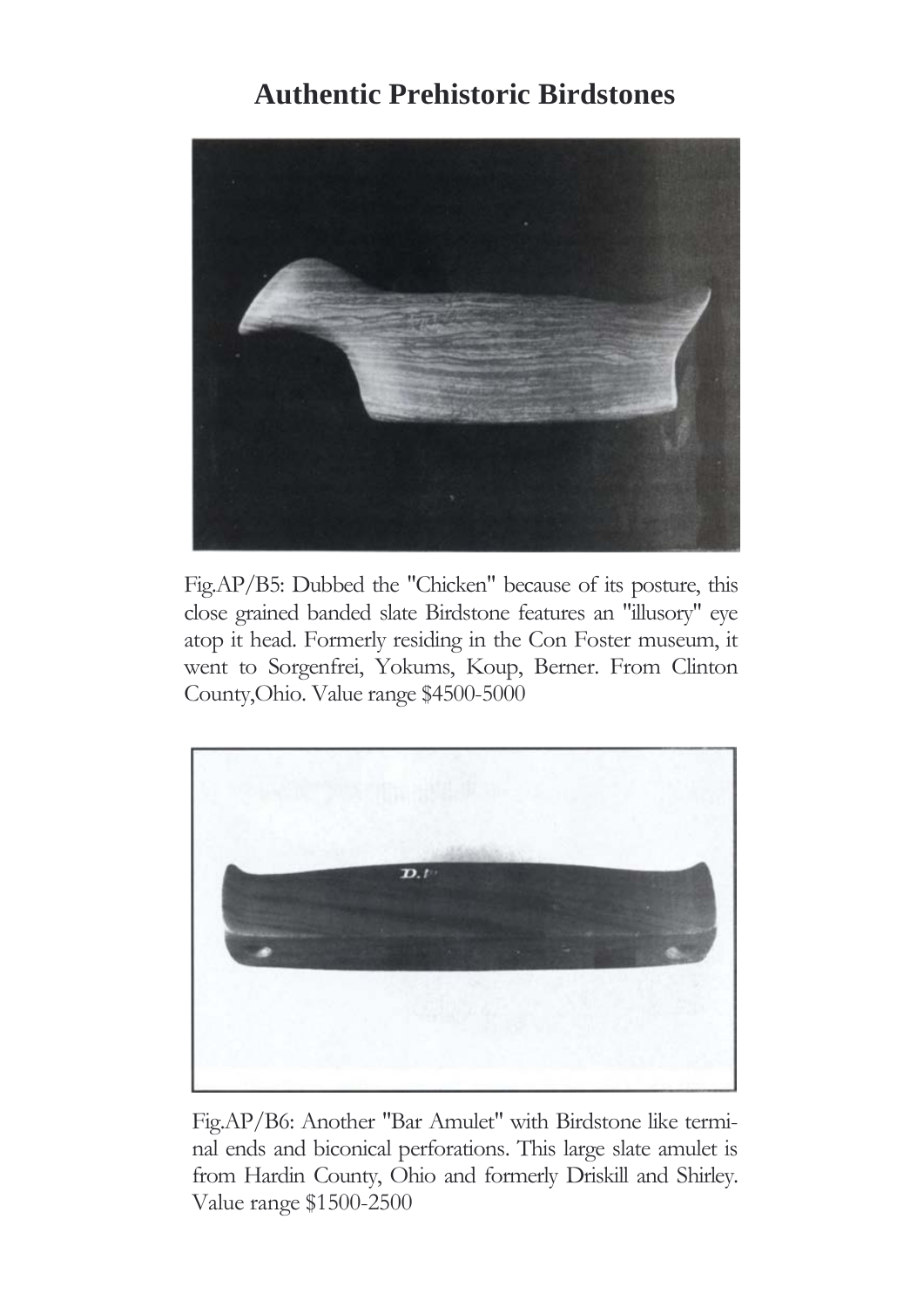

Fig.AP/B7: This sprite looking little Birdstone is unusual in that it features large Pop-eyes on the perky beak, an anterior and posterior ridge with biconical perforation and great banding. Value range \$6500-9000



Fig.AP/B8: One of the finest Porphyry Pop-eyed birdstones known with its large eyes, nearly covered by a yellow phenocryst, the undercut beak pointing upwards and the raised perforated ridges. The history is longer than this page and the fine artifact resides in the Caldwell collection.Value range \$18000- 25000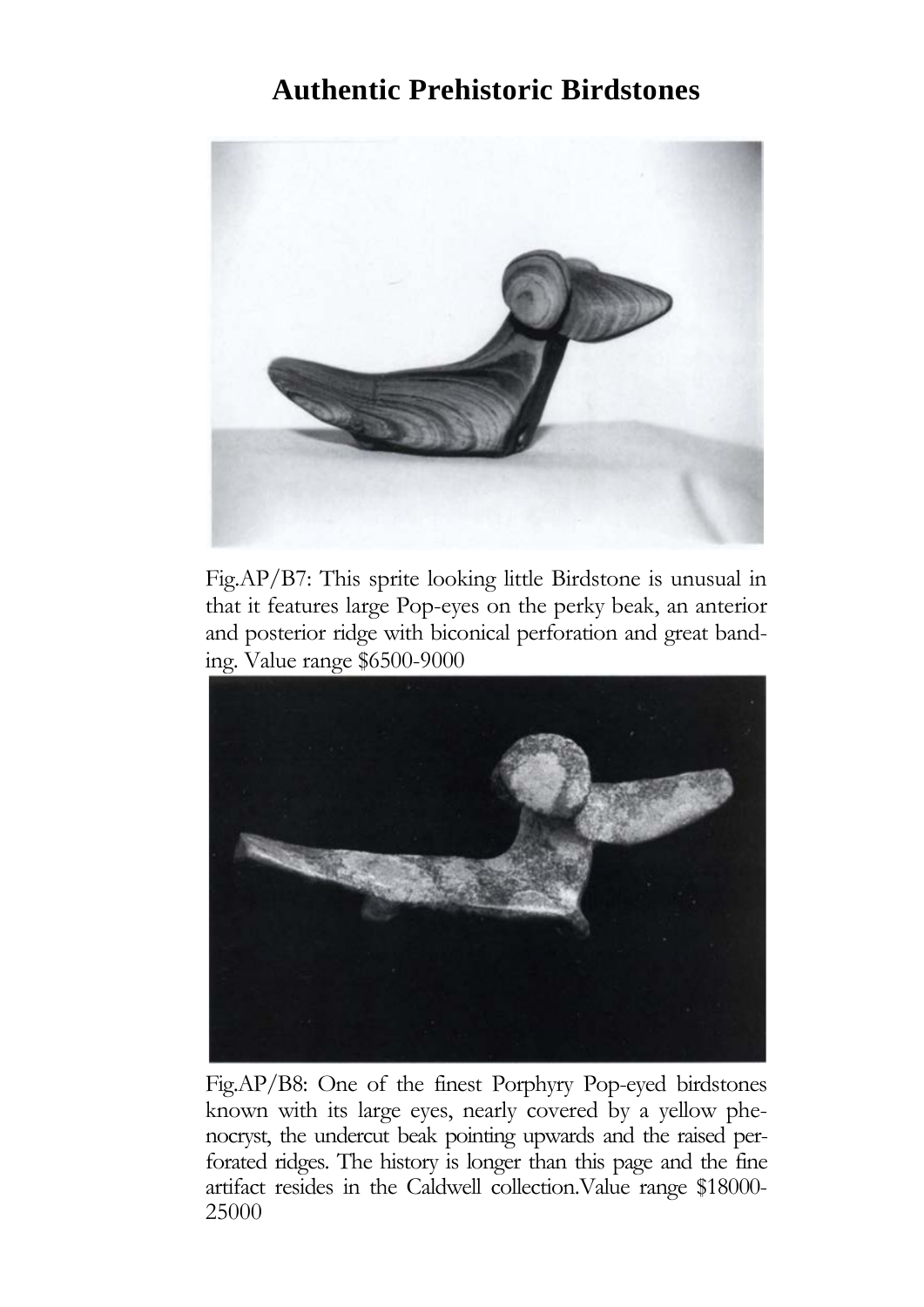

Fig.AP/B9: Dubbed the "Trojan Horse" Birdstone, it's easy to see why the title. This large fine banded late Birdstone features a large body, incised mouth and indented eyes. Presently in the Koup collection of fine birds. Value range \$5000-7500



Fig. AP/B10: This long body, long beak banded slate Birdstone has a graceful shape and the illusory eye in the stone. It is as fine as they get, housed in the Fuller collection. Value range \$8500-12500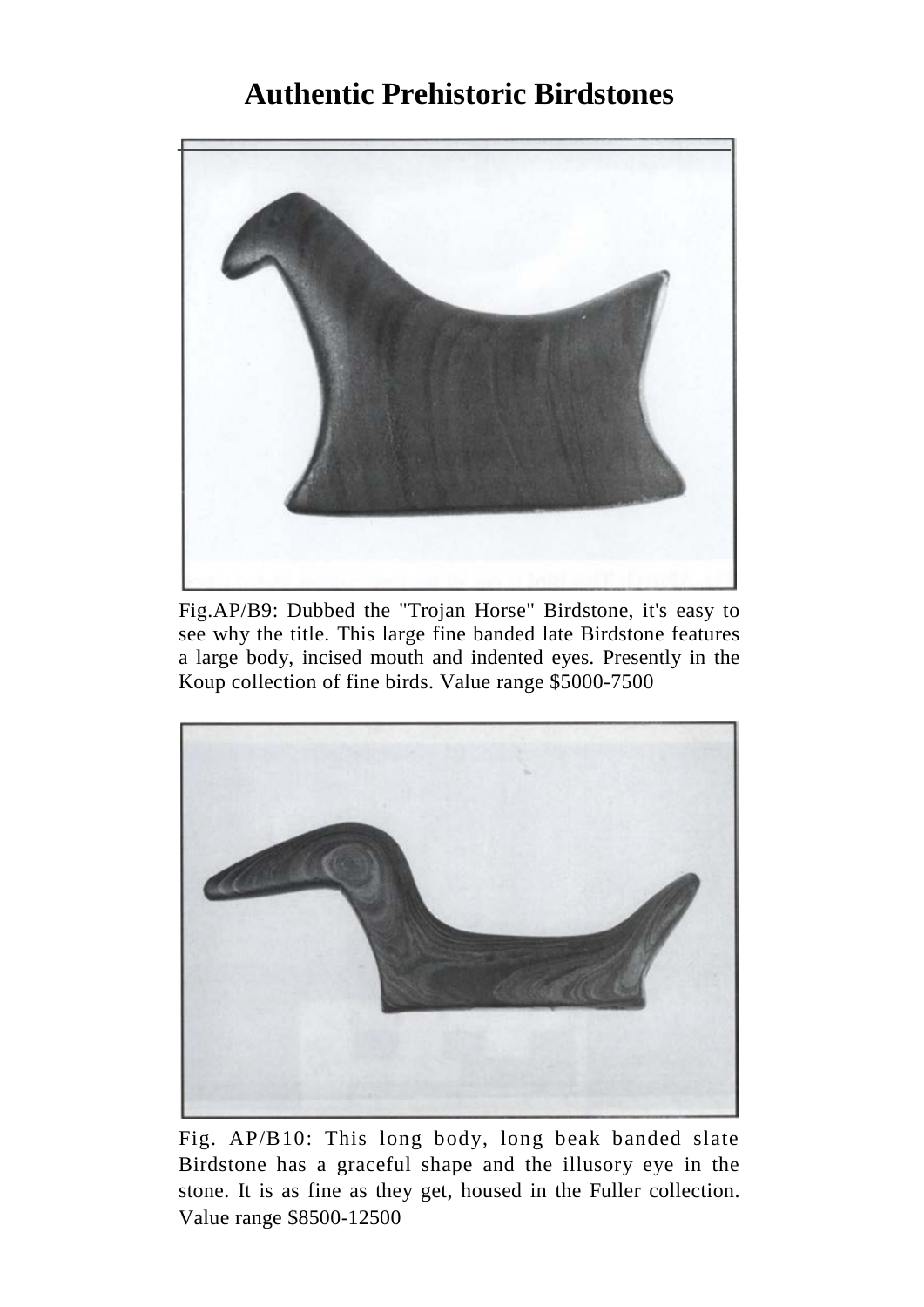

Fig. AP/B 11: This Bird is one of the more simply styled types **with upturned tail, short neck and small head. Made of banded slate and repaired by side drilling, this artifact came from Lambton County, Ontario and found by a ditcher in 1902. Formerly collected by Hart, Berner, Townsend. Value range \$3500-4500**



**Fig AP/B12: The most unusual authentic Birdstone pictured, this one is made of a nugget of pure native copper and was found in Allegan County, Wisconsin. Collected by Sti1p. Value range \$2500-3500**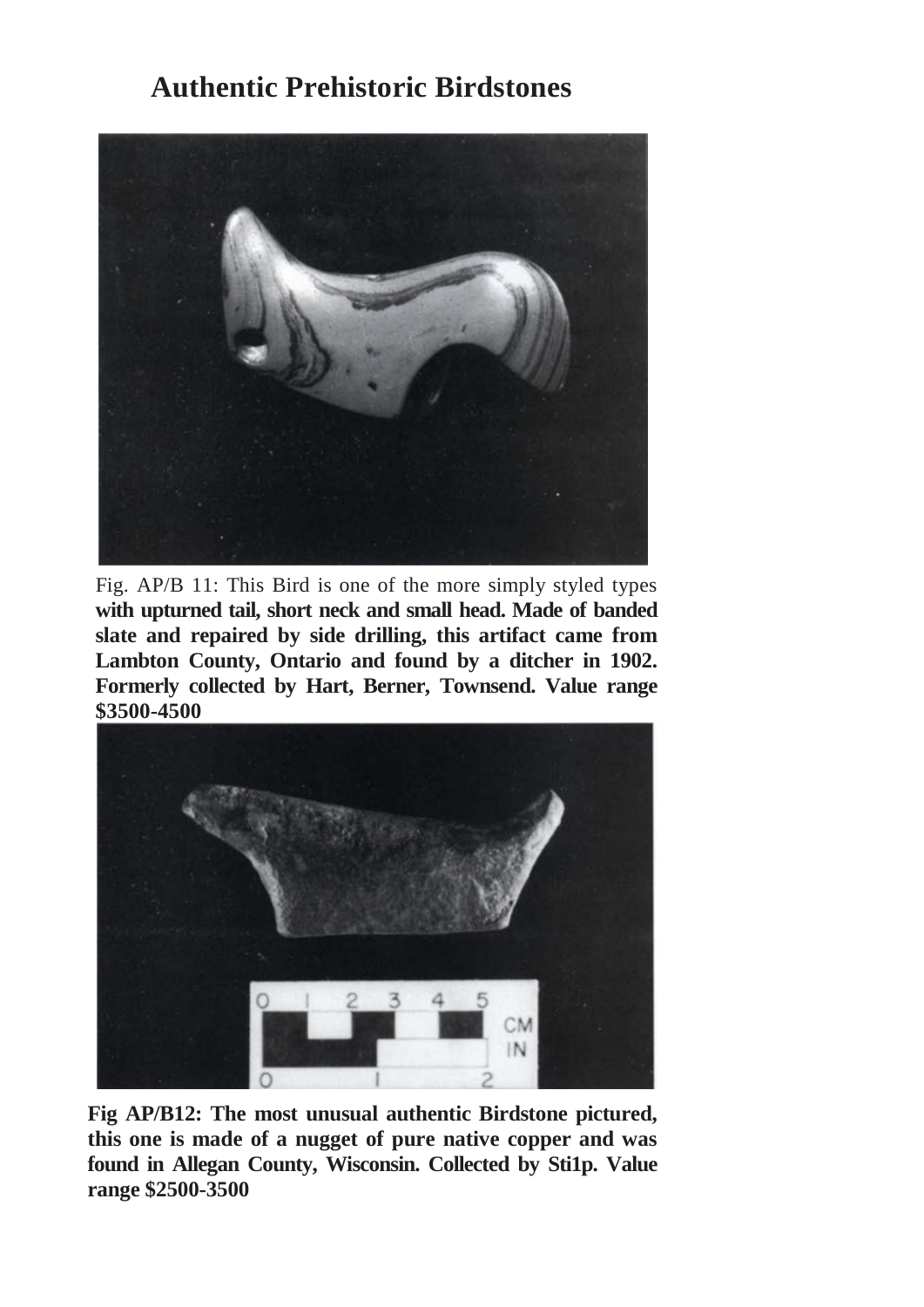

Fig.AP/B13: A simple little Birdstone of diagonal hewn banded slate, gray & green, found at the Calvary cemetery south of Dayton, Ohio. Formerly in the McNeal, Berner collection. Acquired by Dayton Museum of Natural History. Value range \$1800-2500



Fig.AP/B14: Forward upturned tail, long angling neck, heavy body, this banded slate Birdstone was found by a grave digger in Versailles, Ohio. Formerly in the Mumaw, Berner collection. Presently in the Townsend collection. Value range \$4500-5000